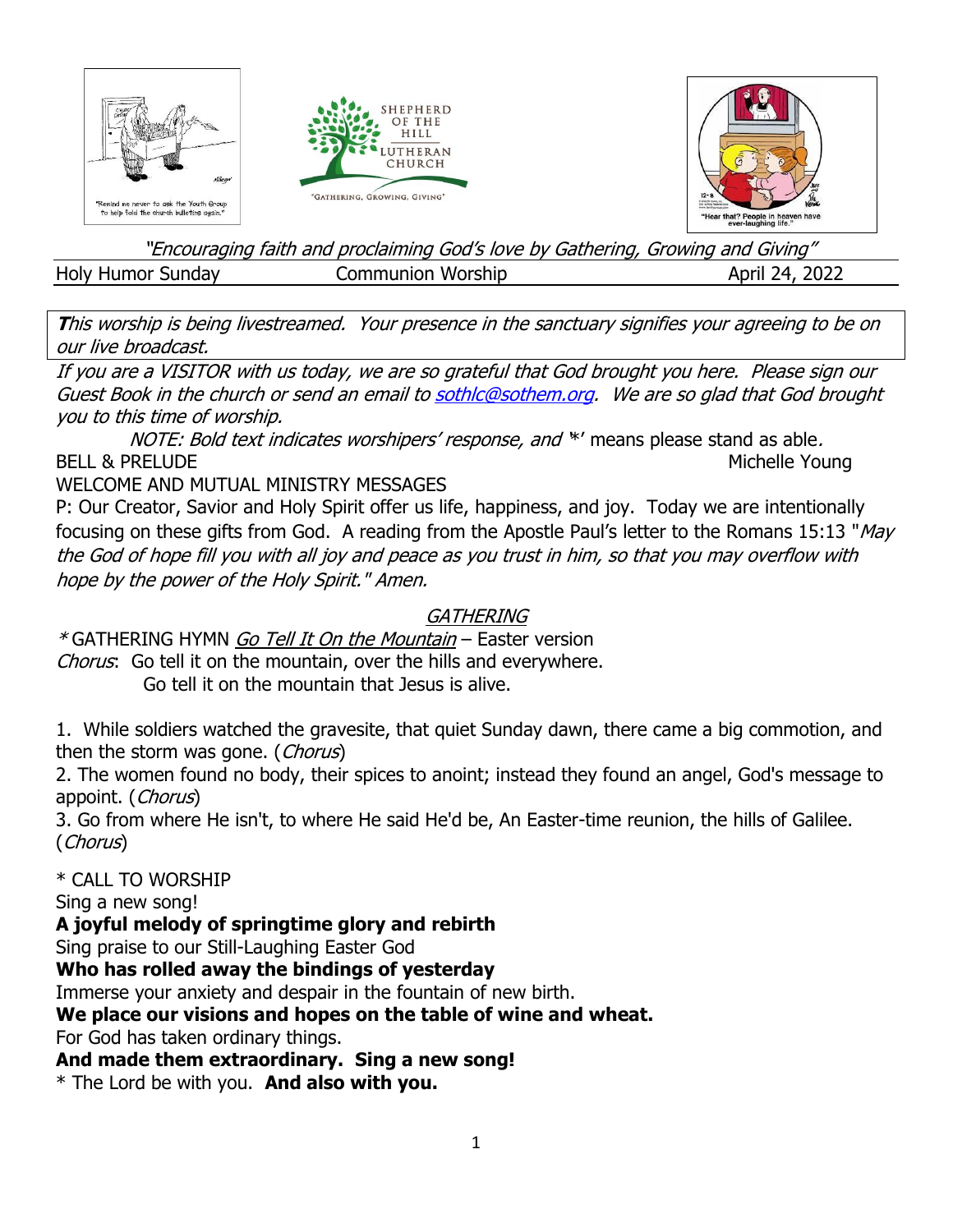\* PRAYER OF THE DAY Let us pray. Holy God, **we celebrate Jesus' resurrection from the dead, something that many would call an absurdity, but you turned into a possibility. You have lightened our hearts to sing springtime Alleluias, where once there was a gray winter dawn. We praise you for this day, and every day! Come, Risen Christ, in newness and hope on this Eastertide day. Amen.**

~ from Still Laughing God: Service Prayers for the Second Sunday of Easter, posted on the United Church of Christ's **Worship Way,** amended by Pastor Mary Eide

### **GROWING**

God had promised Abraham that a great nation would come from him and his wife Sarah. They had all but given up hope that God would fulfill this promise. They were happily surprised when Sarah gave birth to their son Isaac when she was 90 years old, and Abraham was 100. A reading from the Book of Genesis, chapter 21

**<sup>1</sup>** The LORD dealt with Sarah as he had said, and the LORD did for Sarah as he had promised. **<sup>2</sup>** Sarah conceived and bore Abraham a son in his old age, at the time of which God had spoken to him. **<sup>3</sup>** Abraham gave the name Isaac to his son whom Sarah bore him. **<sup>4</sup>** And Abraham circumcised his son Isaac when he was eight days old, as God had commanded him. **<sup>5</sup>** Abraham was a hundred years old when his son Isaac was born to him. **<sup>6</sup>** Now Sarah said, "God has brought laughter for me; everyone who hears will laugh with me." **<sup>7</sup>** And she said, "Who would ever have said to Abraham that Sarah would nurse children? Yet I have borne him a son in his old age."

The word of the Lord. **All: Thanks be to God.**

God wants to make sure that the prophet Balaam understands he is to strictly obey God when sharing a message with King Balak, who wants to kill the Israelites that are moving through his land as they flee from slavery in Egypt. An angel comes before Balaam to emphasize God's instructions, but initially only the donkey Balaam rode on could see the angel who was armed with a sword. A reading from Numbers, chapter 22, beginning at verse 22.

**<sup>22</sup>** God's anger was kindled because (Balaam) was going (to see King Balak), and the angel of the LORD took his stand in the road as his adversary. Now (Balaam) was riding on the donkey, and his two servants were with him. **<sup>23</sup>** The donkey saw the angel of the LORD standing in the road, with a drawn sword in his hand; so the donkey turned off the road, and went into the field; and Balaam struck the donkey, to turn it back onto the road. **<sup>24</sup>** Then the angel of the LORD stood in a narrow path between the vineyards, with a wall on either side. **<sup>25</sup>** When the donkey saw the angel of the LORD, it scraped against the wall, and scraped Balaam's foot against the wall; so he struck it again. **<sup>26</sup>** Then the angel of the LORD went ahead, and stood in a narrow place, where there was no way to turn either to the right or to the left. **<sup>27</sup>** When the donkey saw the angel of the LORD, it lay down under Balaam; and Balaam's anger was kindled, and he struck the donkey with his staff. **<sup>28</sup>** Then the LORD opened the mouth of the donkey, and it said to Balaam, "What have I done to you, that you have struck me these three times?" **<sup>29</sup>** Balaam said to the donkey, "Because you have made a fool of me! I wish I had a sword in my hand! I would kill you right now!" **<sup>30</sup>** But the donkey said to Balaam, "Am I not your donkey, which you have ridden all your life to this day? Have I been in the habit of treating you this way?" And he said, "No."

**<sup>31</sup>** Then the LORD opened the eyes of Balaam, and he saw the angel of the LORD standing in the road, with his drawn sword in his hand; and he bowed down, falling on his face. **<sup>32</sup>** The angel of the LORD said to him, "Why have you struck your donkey these three times? I have come out as an adversary, because your way is perverse<sup>[\[b\]](https://www.biblegateway.com/passage/?search=Numbers%2022&version=NRSV#fen-NRSV-4408b)</sup> before me. <sup>33</sup> The donkey saw me, and turned away from me these three times. If it had not turned away from me, surely just now I would have killed you and let it live." **<sup>34</sup>** Then Balaam said to the angel of the LORD, "I have sinned, for I did not know that you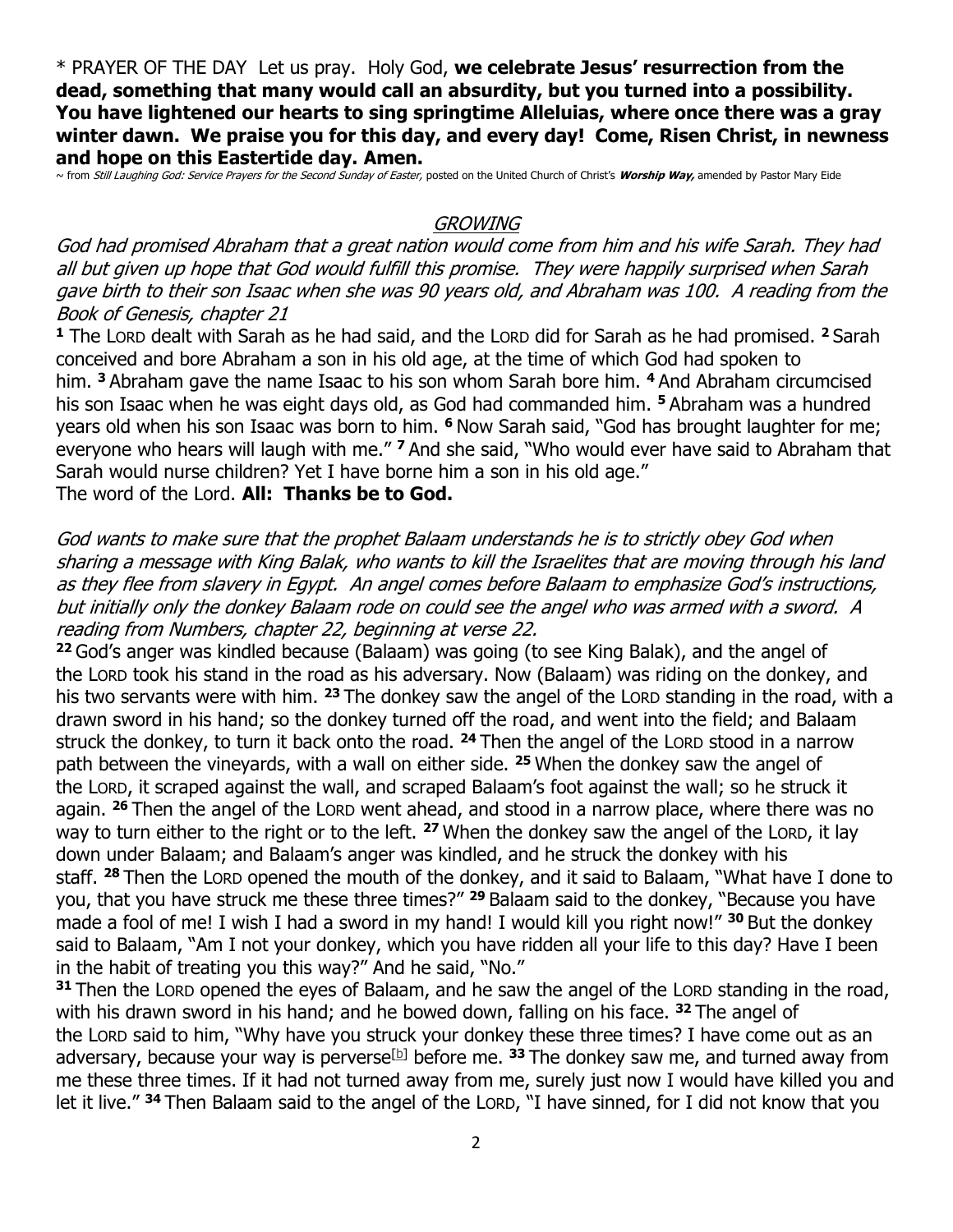were standing in the road to oppose me. Now therefore, if it is displeasing to you, I will return home." **<sup>35</sup>** The angel of the LORD said to Balaam, "Go with the men; but speak only what I tell you to speak." So Balaam went on with the officials of Balak. The word of the Lord **All: Thanks be to God**

#### SERMON **Pastor Mary Eide**

HYMN OF THE DAY God Bless You Merry Sinner (sung to "God Bless Ye Merry Gentlemen") God bless you merry sinner, you're forgiven it is true; Remember Christ your Savior, has lived and died for you,

And lives again as King of Kings, of saint and sinner, too.

Oh, tidings of Easter peace and joy, peace and joy.

Oh, tidings of Easter peace and joy.

In Jerusalem at Calvary, that dismal Friday morn,

amid the pain and suffering, eternal life was born.

It came with arms outstretched to us, right through the curtain torn.

Oh, tidings of Easter peace and joy, peace and joy.

Oh, tidings of Easter peace and joy.

## **GIVING**

\*THE APOSTLES' CREED (professed together)

I believe in God, the Father almighty, creator of heaven and earth.

I believe in Jesus Christ, his only Son, our Lord. He was conceived by the power of the Holy Spirit and born of the virgin Mary.

He suffered under Pontius Pilate, was crucified, died, and was buried. He descended into hell.\* On the third day he rose again. He ascended into heaven, and is seated at the right hand of the Father. He will come again to judge the living and the dead.

I believe in the Holy Spirit, the holy catholic Church, the communion of saints, the forgiveness of sins, the resurrection of the body, and the life everlasting. Amen  $*$  Or, He descended to the dead.

# \* READING OF JOY-FILLED BIBLE TEXTS

\* PRAYERS (P: O Lord, giver of joy and laughter**, All: we thank you for giving us these gifts.)** \* LORD'S PRAYERS **Our Father, who art in heaven, hallowed be thy name; thy kingdom come; thy will be done; on earth as it is in heaven. Give us this day our daily bread. And forgive us our trespasses, as we forgive those who trespass against us. And lead us not into temptation; but deliver us from evil. For thine is the kingdom, the power and the glory, for ever and ever. Amen**

\*ANNOUNCEMENTS/BLESSING God, the Author of life, Christ, the living Cornerstone, and the life-giving Spirit of adoption,  $\pm$  bless you now and forever. **Amen.** 

\* DISMISSAL Alleluia! Christ is risen. **Christ is risen indeed. Alleluia!** Go in peace. Tell what God has done. **Thanks be to God.**

\* Green #551 SENDING HYMN "Joyful, Joyful, We Adore Thee" p. 4

\* DISMISSAL Go in peace. Jesus meets you on the way. **Thanks be to God.**

\* POSTLUDE Michelle Young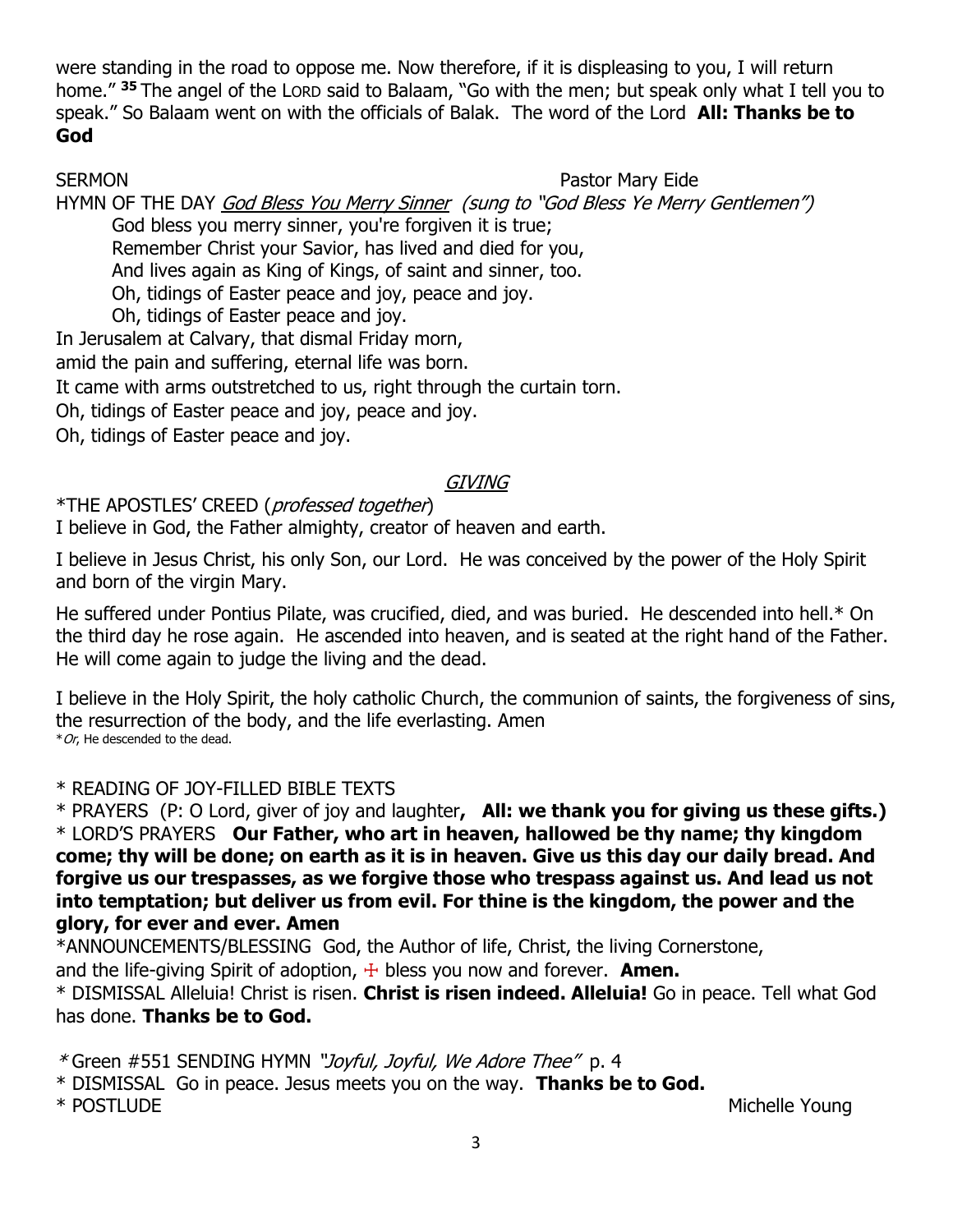

Text: Henry van Dyke, 1852-1933

Music: HYMN TO JOY, Ludwig van Beethoven, 1770-1827, adapt.

Copyright © 2022 Augsburg Fortress. All rights reserved. Reprinted by permission under Augsburg Fortress Liturgies Annual License #SAS028313. New Revised Standard Version Bible, Copyright © 1989, Division of Christian Education of the National Council of the Churches of Christ in the United States of America. Used by permission. All rights reserved.

Revised Common Lectionary, Copyright © 1992 Consultation on Common Texts, admin Augsburg Fortress. Used by permission.

One License Podcast / Streaming License A-724679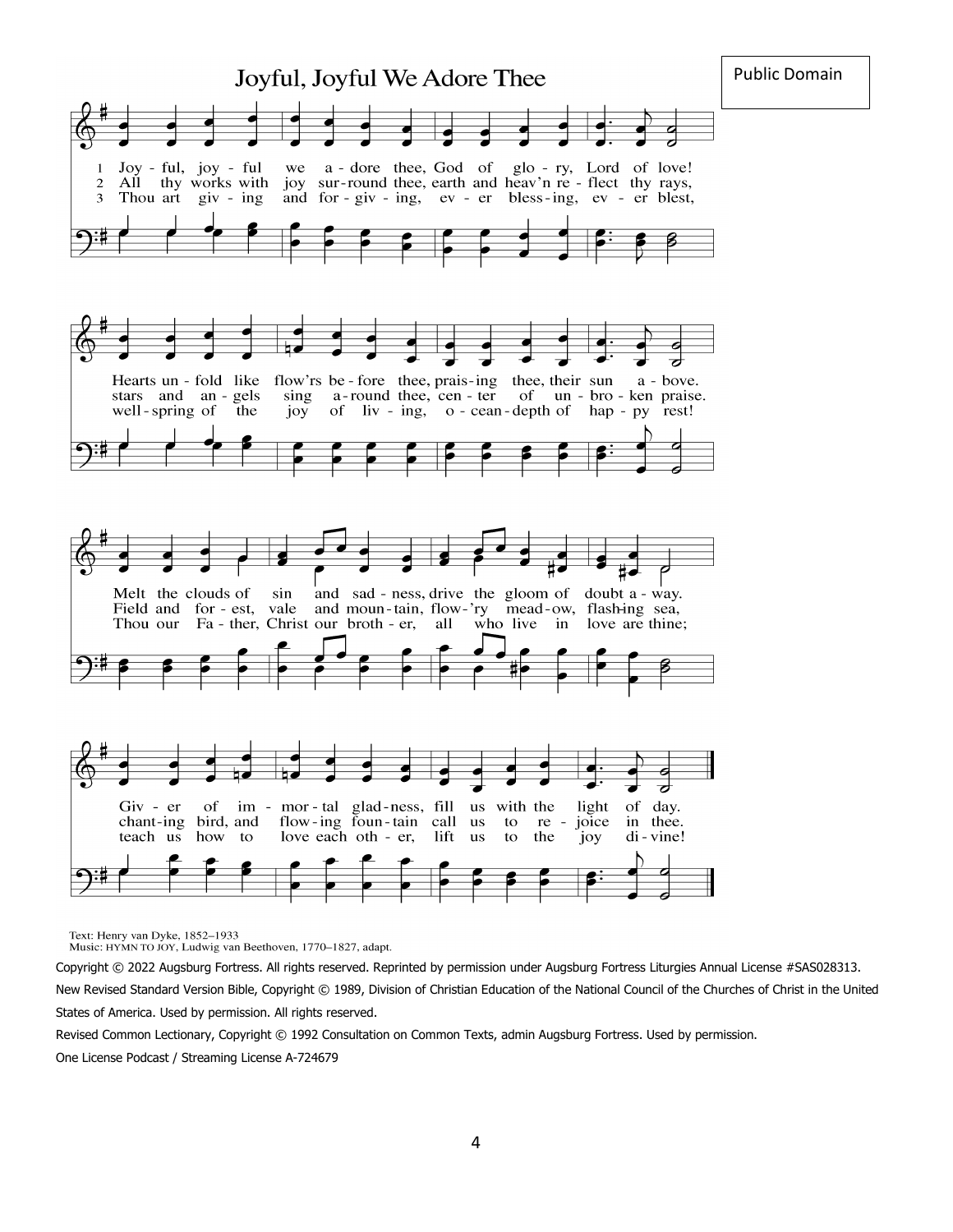**If you are visiting with us**, we are so grateful that God brought you here. Any questions? Ask one of our friendly members wearing an USHER name plate. We have *hearing assistance devices*, a lift/elevator, & children's Busy Bags.

 + Please complete a Visitor Form or sign our Guest Book at the large WELCOME DESK in the Gathering Area

 + You are welcome to join in a time of Fellowship after worship in our basement. Usually held on 2<sup>nd</sup> and 4<sup>th</sup> Sundays

THIS WEEK AT CHURCH AND BEYOND OUR DOORS

| <b>TODAY:</b>   | 8:45am<br>10:00am | <b>Sunday School</b><br><b>Holy Humor Worship</b>                        |
|-----------------|-------------------|--------------------------------------------------------------------------|
|                 | 11:00am           | <b>Fellowship (Hosts: Sweeney's)</b>                                     |
| Monday          | 6:30pm            | <b>Church Council Meeting</b>                                            |
|                 | 7pm               | AA Meeting                                                               |
| Tuesday:        | $4-6pm$           | <b>Food Pantry</b>                                                       |
| Wednesday: 10am |                   | <b>Adult Bible Study</b>                                                 |
|                 | $3:20 - 4:30$ pm  | <b>Confirmation Class</b>                                                |
| Friday:         | 10-Noon           | Food Pantry                                                              |
| Saturday        | 9am-4pm           | NW Synod Assembly @ Trinity Lutheran-EC                                  |
| Sunday:         | 8:45am            | <b>Sunday School</b>                                                     |
|                 | 10:00am           | Lutheran Campus Ministry Sunday/Senior Appreciation/Communion<br>Worship |

Join us NEXT SUNDAY for…

LUTHERAN CAMPUS MINISTRY & SENIOR APPRECIATION next week. We will celebrate with and bless Issie Hollister as she approaches the end of your Senior year in High School. We will also hear from members of the UW-Stout Lutheran Campus Ministry, learning more about this ministry's impact on their lives and the campus.

ELCA **Women's** Chippewa Valley Conference **2022 RETREAT** at Luther Park Bible Camp 944 24 ¼ Street, Chetek, WI 54728 [www.LutherPark.org](http://www.lutherpark.org/) **Wednesday June 8th & Thursday 9th 2022 Presenter:** Sallie Ankerfelt Music with Dottie Hayden **Early Bird Registration \$75 before 5/31/2022. \$80 after 6/1/2022.**

**Registration:** Wed. 9:30 A.M. – 10:15 A.M. in the new Ministry Center OR Thurs. 7:30 A.M. New member orientation will be at 10:00 A.M. Wed in the Ministry Center.

**Each person must fill out a form and prepay**. All rooms are handicapped accessible. A free will offering will be taken. Please return this form with your check by 6/1/2022. Retreat begins at 10:15 A.M. on Wed. 6/8/22 & concludes at 3:00 P.M. on Thurs. 6/9/22. One day rate is \$40.

**Please bring:** personal items, towels, pillows, bedding or sleeping bag, flashlight, Bible, pens, swimsuit, snacks, spending money, smock/apron for painting.

**REGISTRATION FORMS available at church or could be emailed to you**